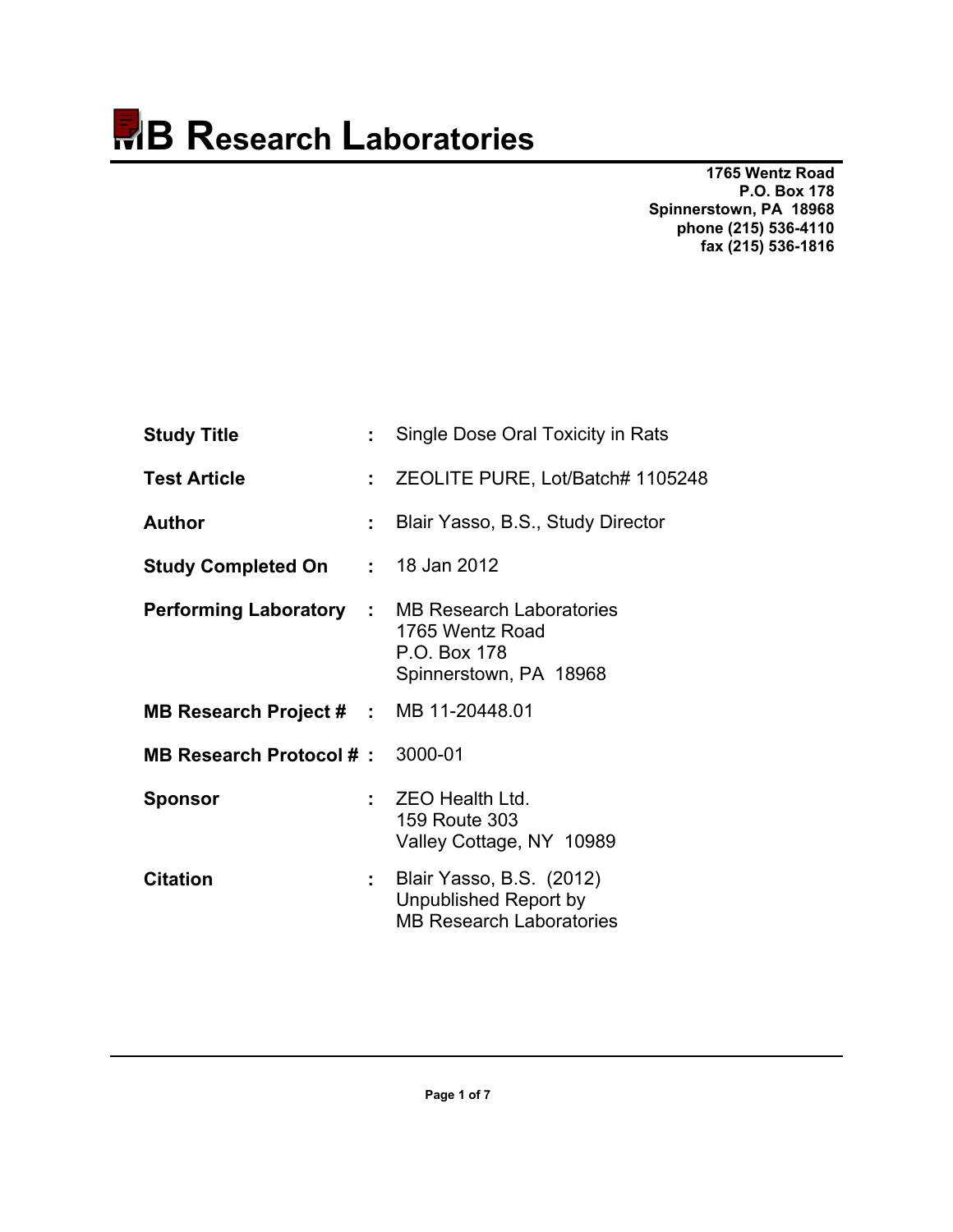**Study Title : Oral Toxicity in Rats** Project# MB 11-20448.01  $\ddot{\phantom{a}}$ Protocol  $\mathcal{L}^{\pm}$ 3000-01

## **GOOD LABORATORY PRACTICES COMPLIANCE STATEMENT**

This study was conducted in accordance with the Good Laboratory Practices of the EPA, 40 CFR 160 and 792, FDA 21 CFR 58, and as specified in Principles on Good Laboratory Practices, published by the Organization for Economic Cooperation & Development (OECD), 1997, with the following exceptions:

Test article characterization information did not include certain parameters that the Sponsor indicated are proprietary. Accordingly, the test article characterization was incomplete. See Appendix A for information that was provided. The effect of the lack of full test article characterization information cannot be fully assessed.

Test article characterization information was not conducted according to the Good Laboratory Practices. This is not expected to have an impact on the outcome of the study.

**STUDY DIRECTOR:** 

8JAN2012 Blair Yasso B.S Date **MB RESEARCH LABORATORIES** 

 $\blacksquare$ 

1765 wentz road, post office box 178, spinnerstown, pa 18968

fax: (215) 536-1816

Page 2 of 7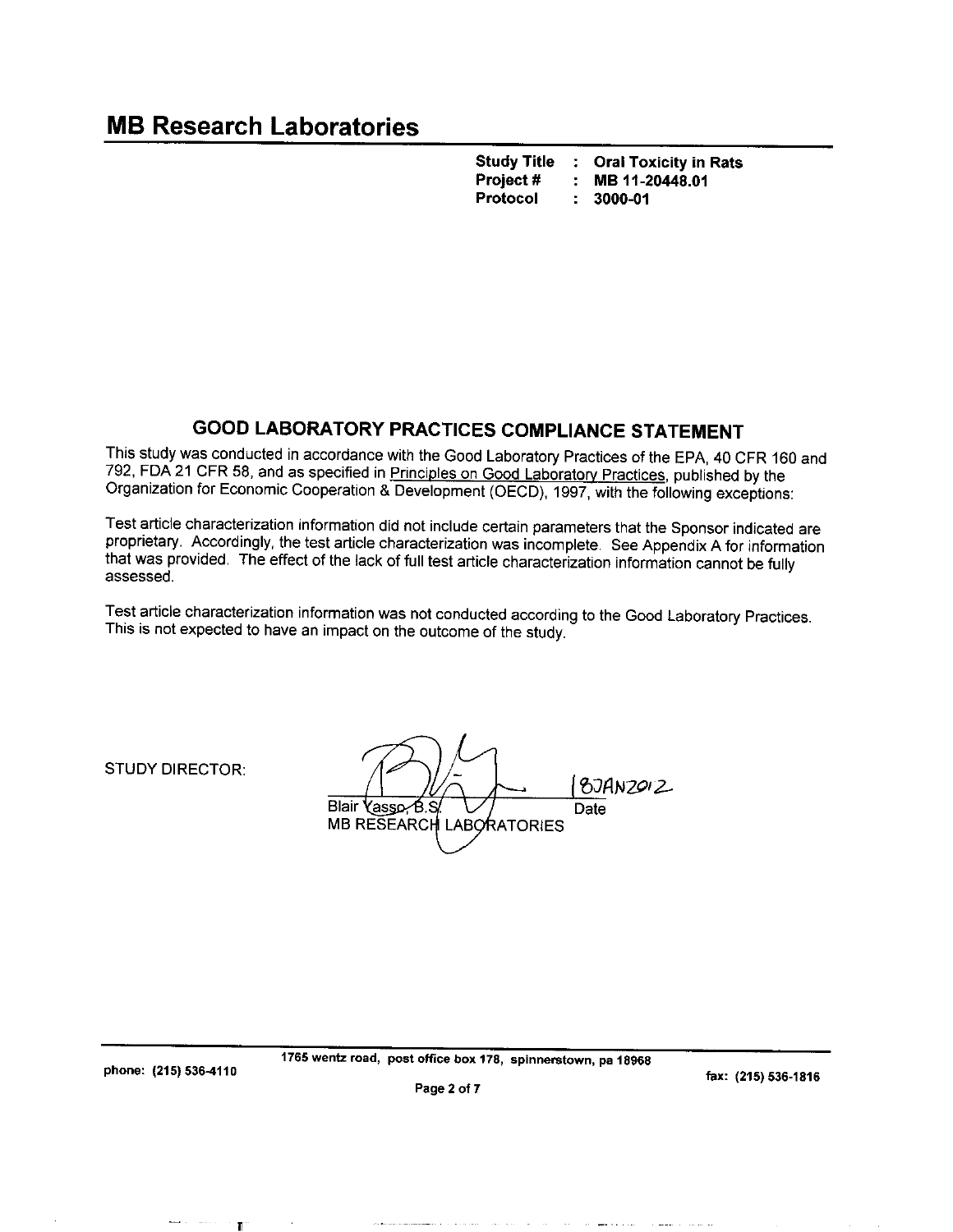| <b>PROJECT NUMBER: MB 11-20448.01</b> |                                          |
|---------------------------------------|------------------------------------------|
| <b>TEST ARTICLE</b>                   | : ZEOLITE PURE, Lot/Batch# 1105248       |
| <b>SPONSOR</b>                        | $:$ ZEO HEALTH LTD.                      |
| <b>TITLE</b>                          | <b>Single Dose Oral Toxicity in Rats</b> |
| <b>PROTOCOL#</b>                      | 3000-01                                  |

**ABSTRACT** 

**Objective:** To determine the potential for toxicity of the test article when administered orally. This study was designed to comply with the standards set forth by the Consumer Product Safety Commission issued pursuant to and for the implementation of the Federal Hazardous Substances Act, 16 CFR Part 1500.3(c)(2)(i)(A).

**Method Synopsis:** Ten healthy male Sprague Dawley rats were dosed orally with ZEOLITE PURE, Lot/Batch# 1105248, at 5000 mg/kg of body weight. Mortality and systemic observations were recorded 3-4 hours post dose and once daily thereafter for 14 days. Body weights were recorded pre-test.

**Summary:** All ten male rats survived the single 5000 mg/kg oral dose.

Diarrhea was observed in one animal within 4 hours post dose. Otherwise, no abnormal physical signs were observed.

**Conclusion:** The oral LD<sub>50</sub> of ZEOLITE PURE, Lot/Batch# 1105248, is greater than 5000 mg/kg of body weight in male rats. Therefore, the test article is not toxic as defined in 16 CFR 1500.3(c)(2)(i).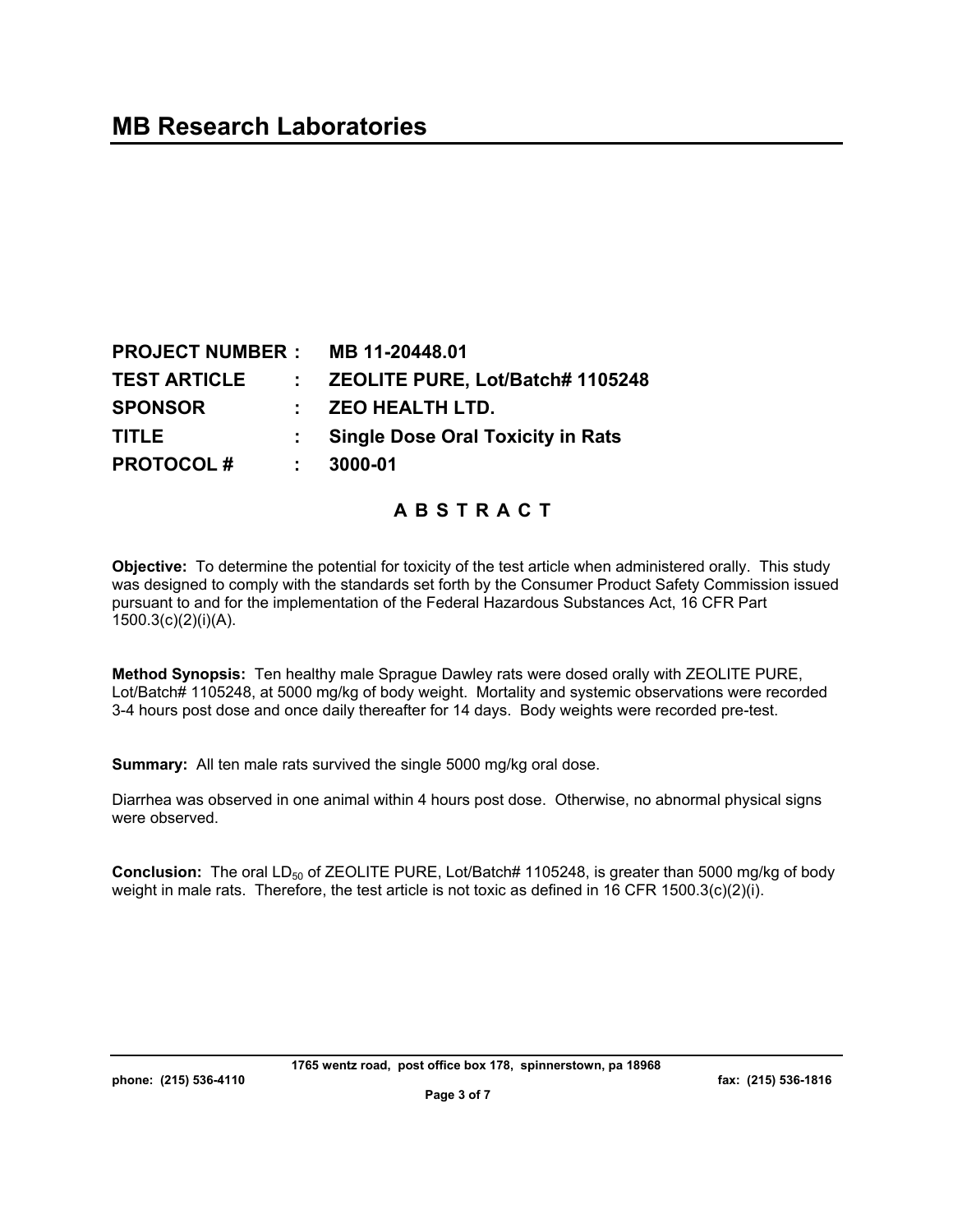**Study Title : Oral Toxicity in Rats Project # : MB 11-20448.01**  Protocol :

## **OBJECTIVE**

To determine the potential for toxicity of the test article when administered orally. This study was designed to comply with the standards set forth by the Consumer Product Safety Commission issued pursuant to and for the implementation of the Federal Hazardous Substances Act, 16 CFR Part 1500.3(c)(2)(i)(A).

## **TEST ARTICLE**

| <b>Identity</b>                         | ZEOLITE PURE, Lot/Batch# 1105248                                                                                                                     |
|-----------------------------------------|------------------------------------------------------------------------------------------------------------------------------------------------------|
| <b>Test Article</b><br>Characterization | See Appendix A for Test Article Characterization.                                                                                                    |
| Stability                               | Not supplied by the Sponsor.                                                                                                                         |
| Supplied By                             | ZEO Health Ltd.                                                                                                                                      |
| Date Received                           | 14 Nov 2011                                                                                                                                          |
| Storage                                 | Room temperature and humidity                                                                                                                        |
| Description                             | Off-white powder                                                                                                                                     |
| Sample Preparation                      | 24 grams of the test article were brought to a volume of 60 ml with distilled<br>water and mixed to yield a 0.40 g/ml suspension (brown suspension). |

### **TEST DATES**

| Study Initiation               | (date protocol signed)           | 15 Nov 2011 |
|--------------------------------|----------------------------------|-------------|
| <b>Experimental Start Date</b> | (1st exposure to test substance) | 29 Nov 2011 |
| <b>Experimental Term Date</b>  | (last date data collected)       | 13 Dec 2011 |
| <b>Draft Report Submitted</b>  | (if applicable)                  | 30 Dec 2011 |
| <b>Final Report Signed</b>     | (study completion)               | 18 Jan 2012 |
|                                |                                  |             |

## **EXPERIMENTAL DESIGN**

### **Test Animals**

Animals were received from SAGE Labs, Boyertown, PA on 22 Nov 2011. Following an acclimation period of at least one week, ten healthy male Sprague Dawley rats were selected for this test without conscious bias from a larger group.

The animals were born the week of 04 Oct 2011. The pretest body weight range was 227 - 272 grams. Animals were identified by cage notation. The animals were housed 5 per cage in suspended cages. Absorbent paper bedding was placed beneath the cages and changed at least three times per week. Fresh PMI Rat Chow (Diet #5012) was freely available except for 16-20 hours prior to dosing. Water was available *ad libitum*. The animal room, reserved exclusively for rats on acute tests, was temperature controlled, had a 12-hour light/dark cycle and was kept clean and vermin free.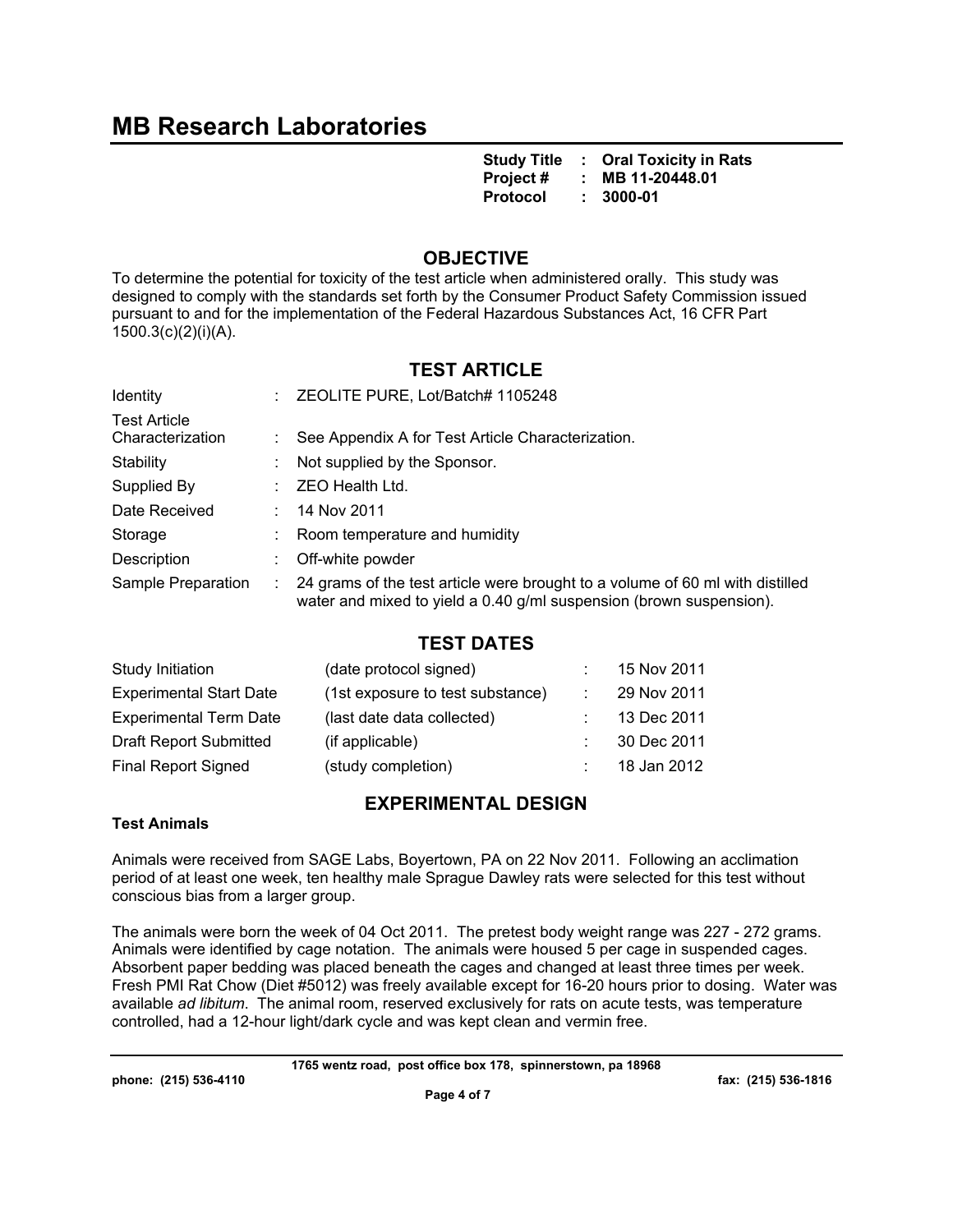**Study Title : Oral Toxicity in Rats Project # : MB 11-20448.01**  Protocol :

## **EXPERIMENTAL DESIGN (continued)**

#### **Dosing**

The test article was mixed with distilled water to make dosing by gavage possible. The dose was based on the dry weight of the test article. A single dose was administered orally by syringe and dosing needle at a dose level of 5000 mg/kg.

#### **Type and Frequency of Observations**

In Vivo: Animals were observed 3-4 hours post dose and once daily thereafter for 14 days for mortality, toxicity and pharmacological effects. Body weights were recorded pretest.

Post Mortem: All animals were humanely sacrificed using  $CO<sub>2</sub>$  following study termination.

#### **Analysis of Data**

The test article is not considered to be toxic if less than one half (1/2) of the animals die at a dose of 5000 mg/kg (16 CFR 1500.3(c)(2)(i)).

#### **Retention of Data**

Upon signing the final report, all raw data, supporting documentation and reports are submitted to the Archivist by the Study Director. The raw data is filed at MB Research by project number. The final report is filed at MB Research by Sponsor name and MB project number.

All data generated during the conduct of this study are archived at MB Research for at least 10 years from the date of the final report. The Sponsor will be contacted in writing to determine final disposition of the records. If the Sponsor fails to respond within the 90 days, the archived material will be promptly discarded.

Any remaining test article will be discarded following submission of the report.

#### **Amendment to the Protocol**

There were no amendments to the protocol.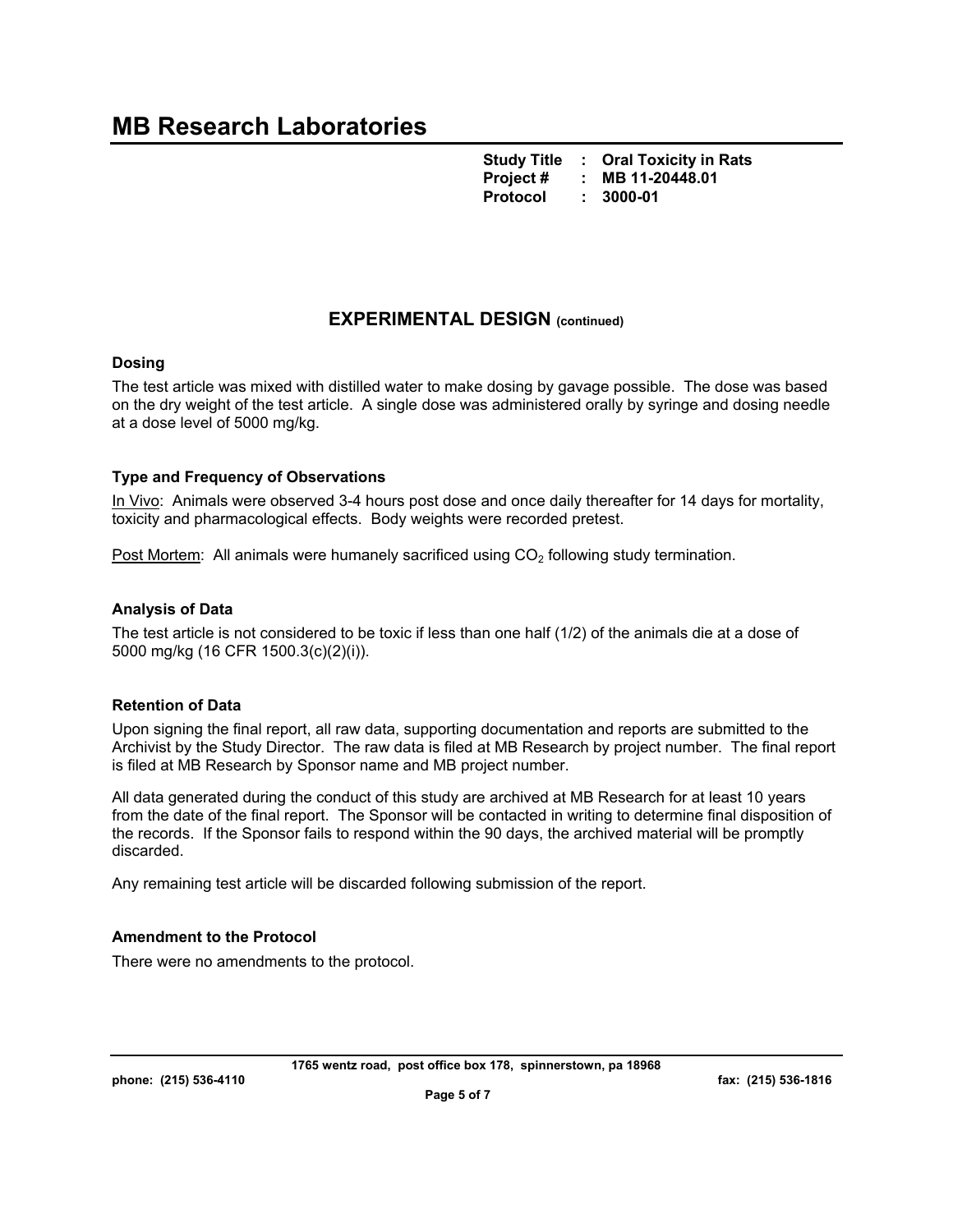**Study Title : Oral Toxicity in Rats** Project # MB 11-20448.01 : Protocol 3000-01  $\overline{\mathbf{r}}$ 

## **RESULTS & DISCUSSION**

#### 1.  $LD_{50}$

The oral  $LD_{50}$  is greater than 5000 mg/kg of body weight in male rats.

#### 2. Mortality

All ten male rats survived the single 5000 mg/kg oral dose.

#### 3. Systemic Observations

Diarrhea was observed in one animal within 4 hours post dose. Otherwise, no abnormal physical signs were observed.

### **CONCLUSION**

The oral LD<sub>50</sub> of ZEOLITE PURE, Lot/Batch# 1105248 is greater than 5000 mg/kg of body weight in male rats. Therefore, the test article is not toxic as defined in 16 CFR 1500.3(c)(2)(i).

#### **FINAL REPORT**

Approved by:

18JANZOZ Blair Yasso, B.S. Date Study Director

phone: (215) 536-4110

 $\bullet - \bullet$ 

and the state of the

1765 wentz road, post office box 178, spinnerstown, pa 18968

fax: (215) 536-1816

Page 6 of 7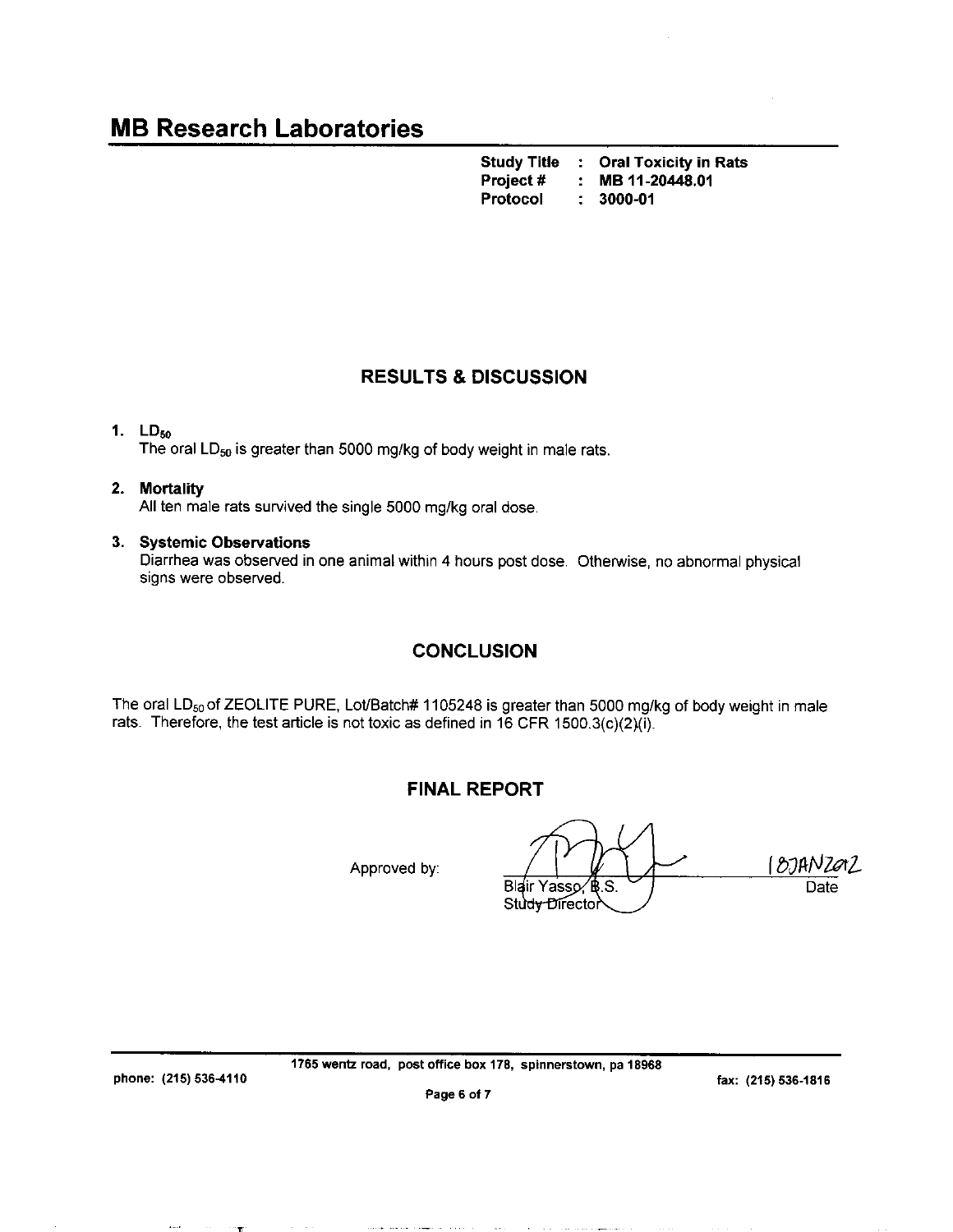Study Title : Oral Toxicity in Rats Project#  $\therefore$  MB 11-20448.01 Protocol  $: 3000 - 01$ 

## **QUALITY ASSURANCE EVALUATION**

The Quality Assurance Unit has inspected a critical phase of this study, audited the raw data and the report and determined that the methods and results contained herein accurately reflect the raw data. A summary of the compliance inspections is presented below.

| Date of<br><b>Inspection</b> |                     | <b>Performed</b><br>By | <b>Date Inspection</b><br><b>Results Reported</b> |             |  |
|------------------------------|---------------------|------------------------|---------------------------------------------------|-------------|--|
|                              | <b>Phase</b>        |                        | Sty Dir.                                          | Mgmt.       |  |
| 29 Nov 2011                  | Dose Administration | Tanja Vaneman          | 29 Nov 2011                                       | 29 Nov 2011 |  |
| 14 Dec 2011                  | Raw data audit      | Matt Lowrie            | 14 Dec 2011                                       | 14 Dec 2011 |  |
| 26 Dec 2011                  | Draft report audit  | Matt Lowrie            | 26 Dec 2011                                       | 17 Jan 2012 |  |
| 17 Jan 2012                  | Final report audit  | <b>Matt Lowrie</b>     | 17 Jan 2012                                       | 17 Jan 2012 |  |

 $\omega'$ 

Matt Lowrie, B.S. **Quality Assurance Unit** 

Date

phone: (215) 536-4110

'T"

1765 wentz road, post office box 178, spinnerstown, pa 18968

fax: (215) 536-1816

Page 7 of 7